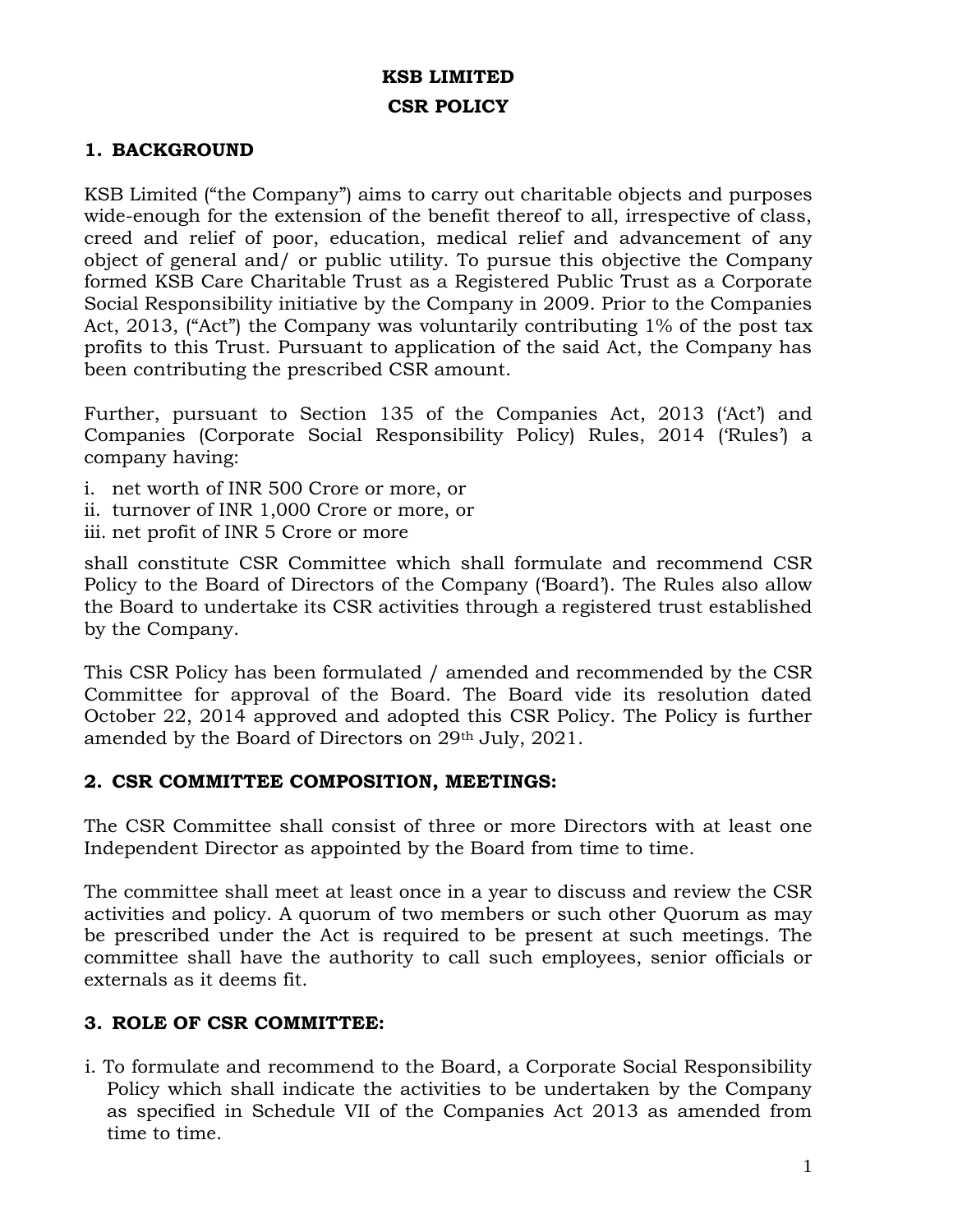- ii. To recommend the amount of expenditure to be incurred on the specified activities in a financial year.
- iii. To monitor the Corporate Social Responsibility Policy of the Company from time to time.
- iv. To recommend the Board on the guiding principles for selection, implementation and monitoring of CSR activities.
- v. To recommend to formulate/ alter to the Board, an Annual CSR Action Plan in pursuance of its CSR policy.
- vi. Any other matter/thing as may be considered expedient by the members in furtherance of and to comply with the CSR Policy of the Company.

# **4. ROLE OF THE BOARD OF DIRECTORS**

- i. Form a CSR Committee as prescribed under the Act.
- ii. The Board of Directors shall, after considering the recommendations made by the CSR committee, approve the CSR policy and the Annual CSR Action Plan of the company and disclose as prescribed under the Act.
- iii. Ensure expenditure of requisite amount on CSR every year as per law of the Company made during the 3 immediately preceding financial years in pursuance of its CSR Policy.
- iv. The Board of Directors of the Company shall disclose the composition of the CSR Committee, and CSR Policy and Projects approved by the Board on the website of the Company.
- v. The Board may extend a non-ongoing project beyond one year based on reasonable justification.
- vi. The Board shall ensure that the CSR activities are undertaken by the Company itself or through a registered and eligible Implementation Agency.
- vii. The Board of the Company shall satisfy itself that the funds so disbursed have been utilized for the purposes and in the manner as approved by it and the Chief Financial Officer or the person responsible for financial management shall certify to the effect.
- viii. In case of ongoing project, the Board of the Company shall monitor the implementation of the project with reference to the approved timelines and year-wise allocation and shall be competent to make modifications, if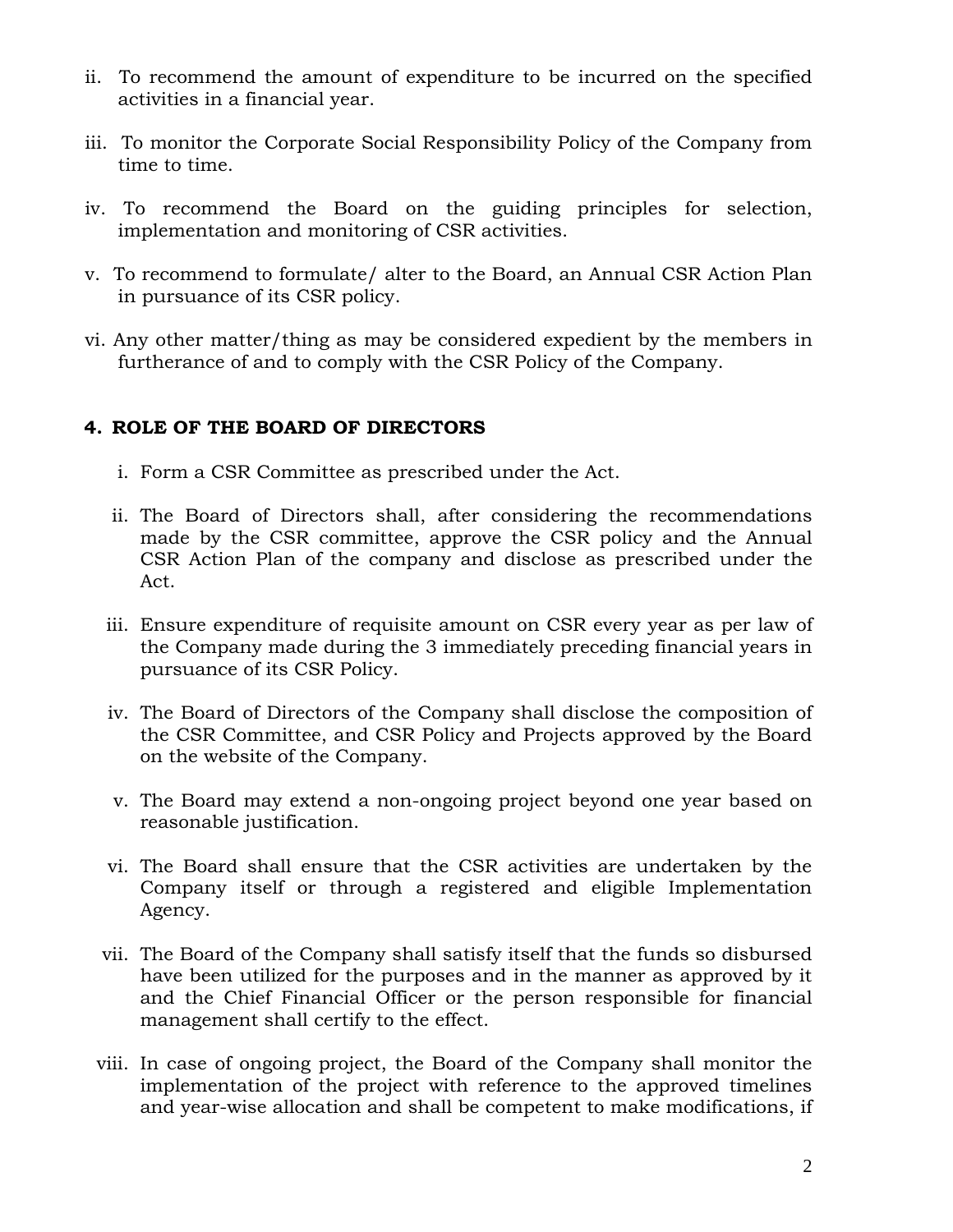any, for smooth implementation of the project within the overall permissible time period.

- ix. The Board may alter the CSR Annual Action Plan at any time during the financial year, as per the recommendation of its CSR Committee, based on reasonable justification to that effect.
- x. The Board shall ensure that the administrative overheads shall not exceed five percent of total CSR expenditure of the Company for the financial year.
- xi. Approve transfer of unspent CSR Amount in accordance with the law.
- xii. Where the Company spends an amount in excess of requirement, such excess amount may be set off by the Board against the requirement to spend up to immediate succeeding three financial years subject to the conditions that –
	- a. the excess amount available for set off shall not include the surplus arising out of the CSR activities, if any.
	- b. the Board of the Company shall pass a resolution to that effect

# **5. CSR ACTIVITIES**

The CSR Policy recognizes that CSR is not merely compliance, it is a commitment to support initiatives that measurably improve the lives of underprivileged by one or more of the following focus areas as per the Act and Rules made there under and as may be amended from time to time:

The Company shall identify projects / programmes which will fall in any one or more of the following areas /sectors for its CSR spending:

- i. Eradicating hunger, poverty and malnutrition, promoting health care including preventive health care and sanitation including contribution to the Swach Bharat Kosh set-up by the Central Government for the promotion of sanitation and making available safe drinking water.
- ii. Promoting education, including special education and employment enhancing vocation skills especially among children, women, elderly and the differently abled and livelihood enhancement projects.
- iii. Promoting gender equality, empowering women, setting up homes and hostels for women and orphans; setting up old age homes, day care centres and such other facilities for senior citizens and measures for reducing inequalities faced by socially and economically backward groups.
- iv. Ensuring environmental sustainability, ecological balance, protection of flora and fauna, animal welfare, agroforestry, conservation of natural resources and maintaining quality of soil, air and water including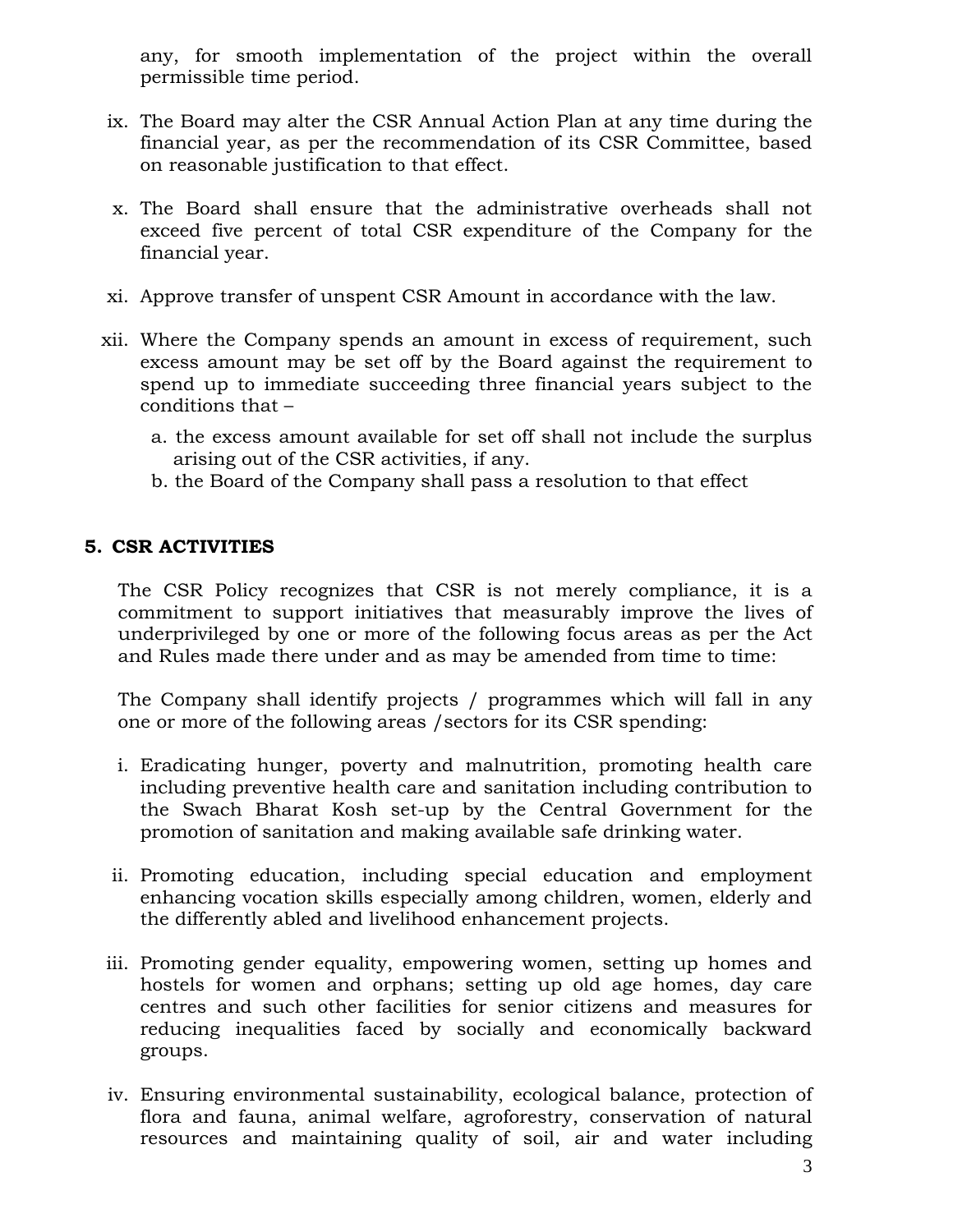contribution to the Clean Ganga Fund set-up by the Central Government for rejuvenation of river Ganga.

- v. Protection of national heritage, art and culture including restoration of buildings and sites of historical importance and works of art; setting up public libraries; promotion and development of traditional art and handicrafts.
- vi. Measures for the benefit of armed forces veterans, war widows and their dependents, Central Armed Police Forces (CAPF) and Central Para Military Forces (CPMF) veterans, and their dependents including widows.
- vii. Training to promote rural sports, nationally recognized sports, paralympic sports and Olympic sports.
- viii. Contribution to the Prime Minister's National Relief Fund or Prime Minister's Citizen Assistance and Relief in Emergency Situations Fund (PM CARES Fund)] or any other fund set up by the Central Govt. for socio economic development and relief and welfare of the schedule caste, tribes, other backward classes, minorities and women.
	- ix. Contribution to incubators or research and development projects in the field of science, technology, engineering and medicine, funded by the Central Government or State Government or Public Sector Undertaking or any agency of the Central Government or State Government.
	- x. Rural development projects.
	- xi. Slum area development.
- xii. Disaster management, including relief, rehabilitation and reconstruction activities.

The CSR projects or programs or activities undertaken by the Company as per the Company's CSR Policy in India only shall amount to CSR Expenditure in accordance with the provisions of the Act. The Company will prefer to take up projects for spending the amount earmarked for CSR at local areas and areas where the Company operates

Contribution of any amount directly or indirectly to any political party under section 182 of the Act, shall not be considered as CSR activity.

# **5.1 EXCLUSIONS**

Corporate Social Responsibility (CSR) means the activities undertaken by the Company in pursuance of its statutory obligation laid down in Section 135 of the Act in accordance with the provisions contained in the CSR Rules, but shall not include the following, namely: -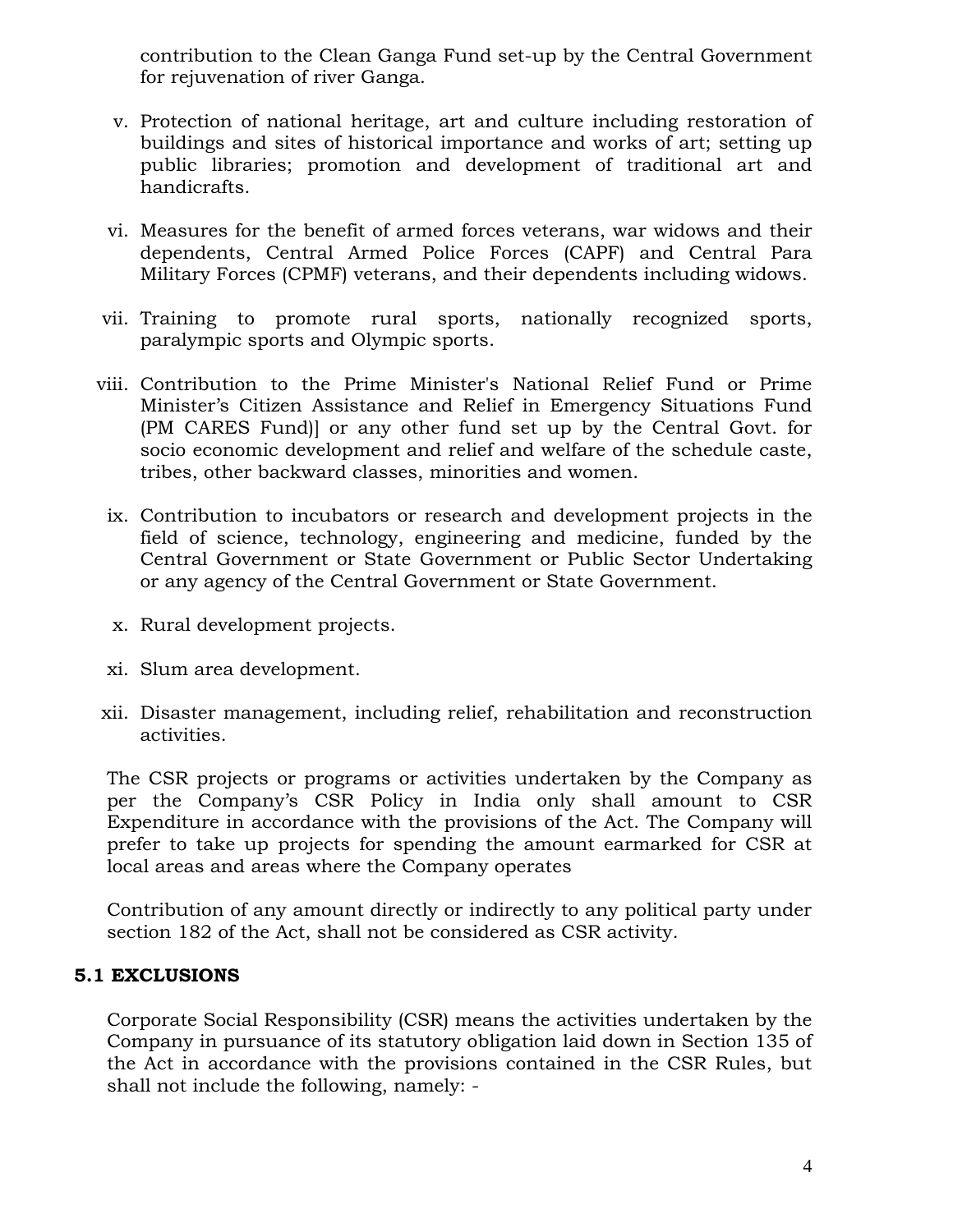- i. activities undertaken in pursuance of normal course of business of the Company.
- ii. any activity undertaken by the Company outside India except for training of Indian sports personnel representing any State or Union territory at national level or India at international level.
- iii. contribution of any amount directly or indirectly to any political party.
- iv. activities benefitting employees of the Company.
- v. activities supported by the companies on sponsorship basis for deriving marketing benefits for its products or services.
- vi. activities carried out for fulfilment of any other statutory obligations under any law in force in India

### **6. CSR EXPENDITURE**

The Company would spend at least 2% of the average Net Profits made during the three immediately preceding financial years calculated as per the provisions of the Act and rules prescribed and includes all expenditure including contribution to corpus of the KSB Care Charitable Trust.

KSB may build CSR capacities of its personnel and/ or of those of its implementing agencies through institutions with established track record of at least three financial years and other prescribed requirements but such expenditure including expenditure on administrative overheads, shall not exceed five percent of total CSR expenditure of the Company in one financial year.

#### **7. IMPLEMENTATION :**

# **7.1. Identification / Selection of Programmes**

The programmes would be identified as per the requirement in the community. Professional agencies may be engaged need based in conducting assessment in some programmes.

# **7.2 Monitoring and Evaluation :**

- i. To ensure effective implementation of the CSR programmes undertaken at various locations, a monitoring and evaluation mechanism will be put in place.
- ii. The progress of CSR programmes under implementation at various locations will be reported to corporate office on a periodical basis.
- iii. The report on progress on the CSR programe undertaken by the Company will be put forward to the CSR Committee with full details of cost incurred and results achieved on a regular basis.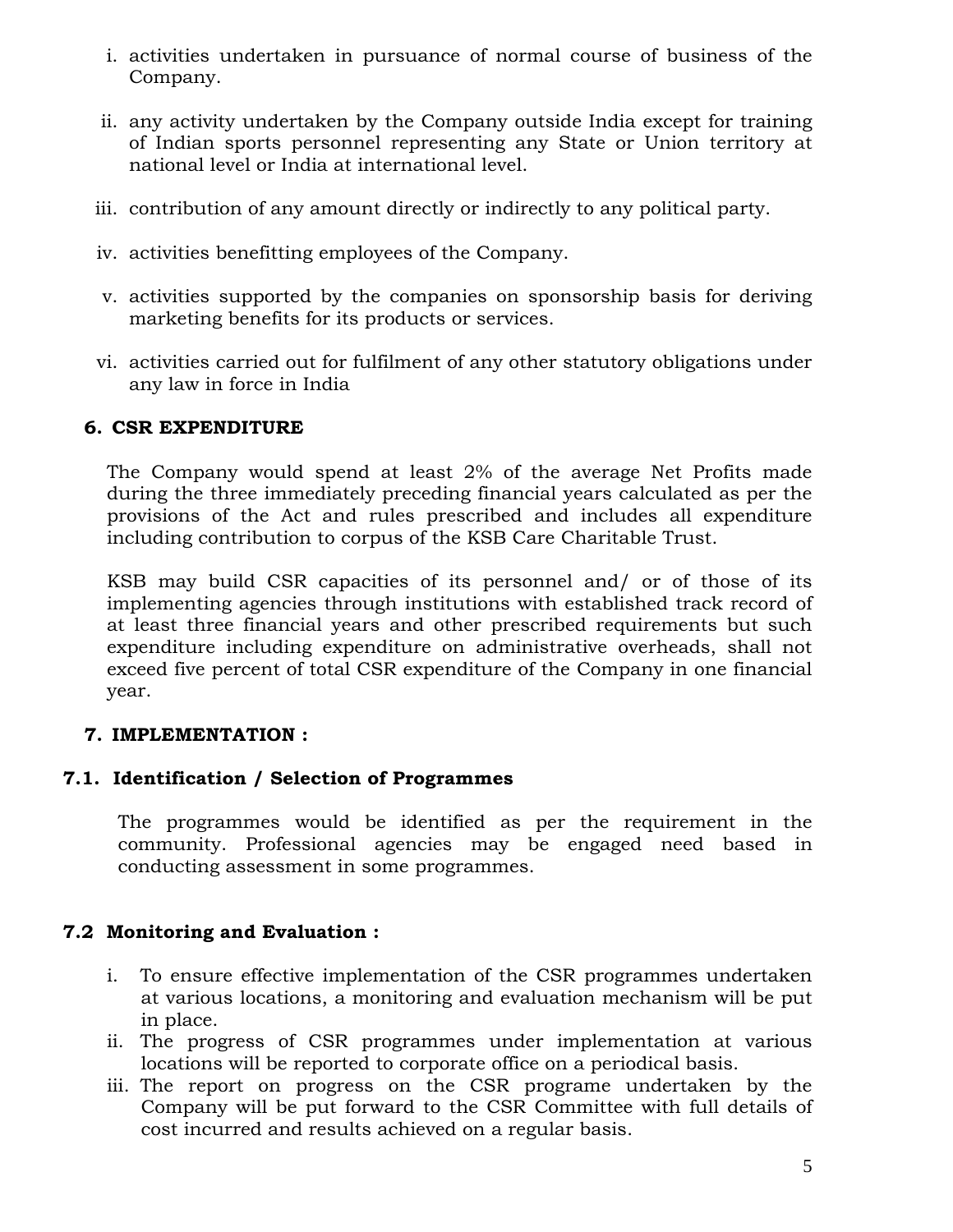- iv. Appropriate documentation of the Company's CSR activities, executing partners, and expenditure entailed will be maintained on a regular basis.
- v. An internal Audit will be conducted by the Internal Auditor of the Company for the projects executed and the Report will be submitted to the person responsible for implementation of CSR projects and the person responsible for overall financial management of CSR activities for the Company.
- vi. Feedback would also be obtained and documented from the beneficiaries during the Internal Audit as and when required.
- vii. Field visits would be conducted by the respective local CSR team to ensure the progress of the programmes. The visits may be informed or surprise.
- viii.Implementing Agency and Partners would be required to report narrative as well as financial updates in the format and frequency mutually decided.
- ix. If required, Impact Assessment would be conducted on a periodic basis, by independent professional wherever applicable.
- x. CSR initiatives of the Company will be reported in the Annual Report under the Board's Report and on the website of the Company in compliance with Section 135 of the Act and rules made thereunder.

### **7.3 Implementing Agency**

The Company intends to undertake all its CSR Activities through "KSB CARE CHARITABLE TRUST" or through such other agency as per the rules prescribed. Further, the Company may also undertake CSR Activities directly without involvement of any trust or agency.

The activities to be undertaken by the said trust shall, *inter alia*, include CSR activities as mentioned in this policy.

KSB may explore the possibility of collaboration with similar corporate organizations/companies/ group companies for undertaking CSR projects, programs or activities.

#### **7.4 Monitoring Mechanism**

A list of CSR projects/ programmes which the Company plans to undertake either by itself, through KSB Care Charitable Trust or any other organization during the implementation year will be laid down before the Committee, specifying modalities of execution in the areas/ sectors chosen and implementation schedules for the same.

Further, the CSR Committee will review the CSR activities of the Company and will provide progress report to the Board at a frequency as may be decided.

# **7.5 Geographic Reach**

The Company shall give preference to the local area and areas around it where it operates, for spending the amount earmarked for CSR activities. However,